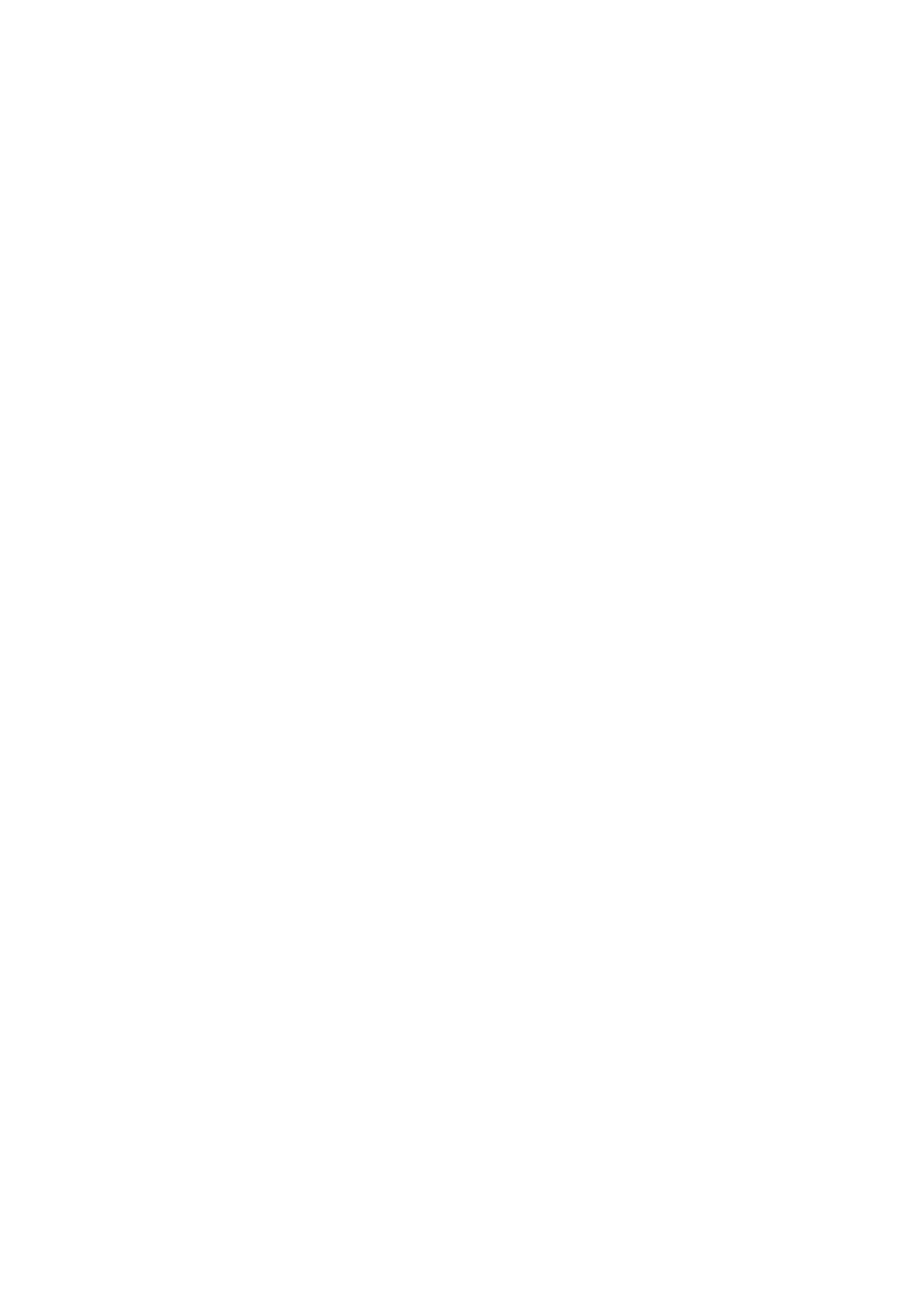# **CHAPTER 6**

# **Undecided Decision: Japan's "Northbound" and Richard Sorge Spy Ring in 1941**

# SHIMIZU Ryotaro

## **Introduction**

Japan's external policies were divided into the Northbound and the Southbound before the Second World War. The "Northbound" was an idea that Japan should expand its territory, influence and military power toward Manchuria and Siberia in terms of politics, economy and national security. Before the Russo-Japanese War in 1904, Japan's military strategy was defensive. After the war, Japan succeeded the South Manchuria Railway and the tip of Liaodong Peninsula including Port Arthur from Russia, which was the most appropriate landing place for the Japanese armed forces. This would enable rapid concentration in the center of Manchuria.

The Northbound was associated with the sectional interests of the Japanese army, while the Southbound was linked to those of the navy, inasmuch as they each had a potential adversary: Russia and the United States. In this paper, I will elaborate on the concept of "Northbound" of the Japanese army and discuss how this policy was abandoned in 1941. And then, I will examine whether the international intelligence group that was set up by the USSR affected Japanese decisions politically and militarily.

## **1. Strategies of the Japanese Army in the 1930s**

E.H. Carr argued that the most significant event in 1929 for the Soviet Union occurred in Manchuria, when Zhang Xueliang sought to resume the Chinese Eastern Railway.<sup>1</sup> His efforts were met with resistance from the USSR, which launched the Sino-Soviet Conflict. In this battle near Manzhouli, the Soviet army beat the Chinese army with overwhelming mechanized artillery, aircraft

<sup>&</sup>lt;sup>1</sup> Edward H. Carr, *The Russian Revolution from Lenin to Stalin*, 1917-1929, London: Palgrave Macmillan, 2003, p. 181.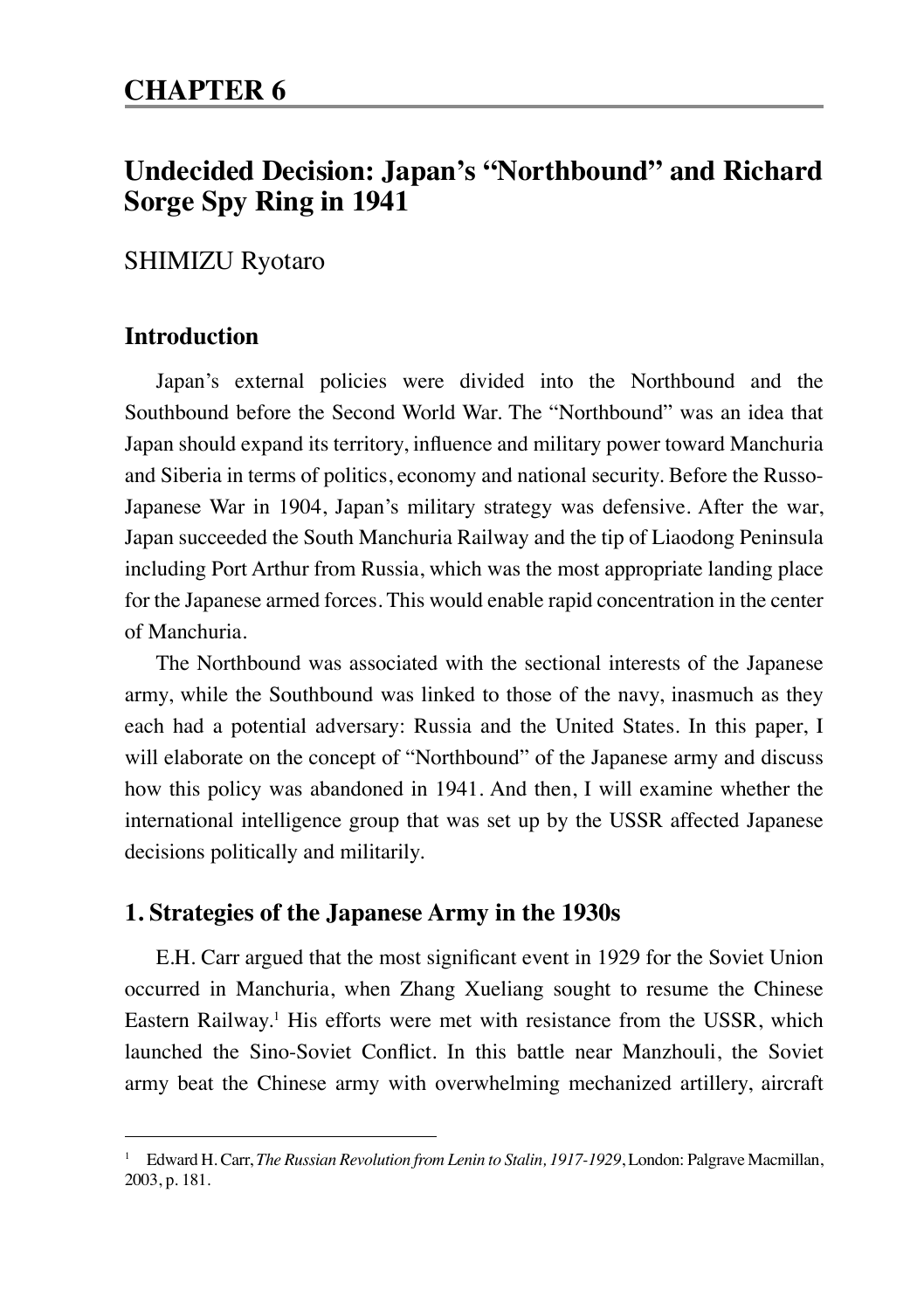(including bombardment aircraft) and tanks.

The conflict was critical for Japan as well. The Japanese army was shocked by the strength of the Far Eastern Soviet army. In particular, they estimated the flight range of the bombardment aircraft of the Soviets at that time to be 1,000 to 1,500 km; when extended to 2,000 to 3,000 km in the near future, the USSR could bombard mainland Japan from the airbase in the maritime province of Siberia. After the Russo-Japanese War, Japan's grand strategy was to fight outside the main islands, Manchuria and the West Pacific Ocean area. "The standards of force strength" of the army and navy should have allowed them to take the offense against Russia and the United States in those areas. However, the resurrection of the Soviet forces was an evident sign of the failure of this grand strategy.

This sense of threat became the most important motivation for Japanese soldiers, especially middle-ranking officers who planned and executed the Mukden Incident in 1931. Some of them were then deployed to the staff of the Kwantung Army at Lüshun.2

In 1928, they assassinated Zhang Zuolin, the father of Zhang Xueliang, in Mukden. The reluctance of Zuolin to agree on railroad construction with the Japanese side became a trigger for the assassination. The Japanese government officially decided on a railroad construction plan in north Manchuria in 1927. By constructing the branch lines of the South Manchuria Railway (SMR), which were bound for the north, northeast and northwest toward the border areas, they intended to prepare for battle with the USSR and to develop the heavy and chemical industry using the mineral resources along the lines.

A representative figure of the officer group, Teiichi Suzuki, recalled after World War II that the aims of the Mukden Incident in 1931 were: 1) the enhancement of transportation and communication facilities for preparing for a war against the USSR; 2) the settlement of the surplus population in mainland Japan; and 3)

<sup>&</sup>lt;sup>2</sup> The Kwantung Army was established in 1919. It originated from the troops deployed to protect the interests on the Liaodong Peninsula. After the South Manchuria Railway Company succeeded from Russia following the Russo-Japanese War, the potential enemy for the Japanese army was always Russia. It was because the political and military leaders had thought the Russian Empire would start a revenge war. In reality, the relationship between the two countries improved. Confidential clauses contained in the 1907 and 1912 agreements between Japan and Russia indicate their respective areas of influence in Manchuria and Inner Mongolia: South Manchuria and Eastern Inner Mongolia for Japan, and North Manchuria and Western Inner Mongolia for Russia.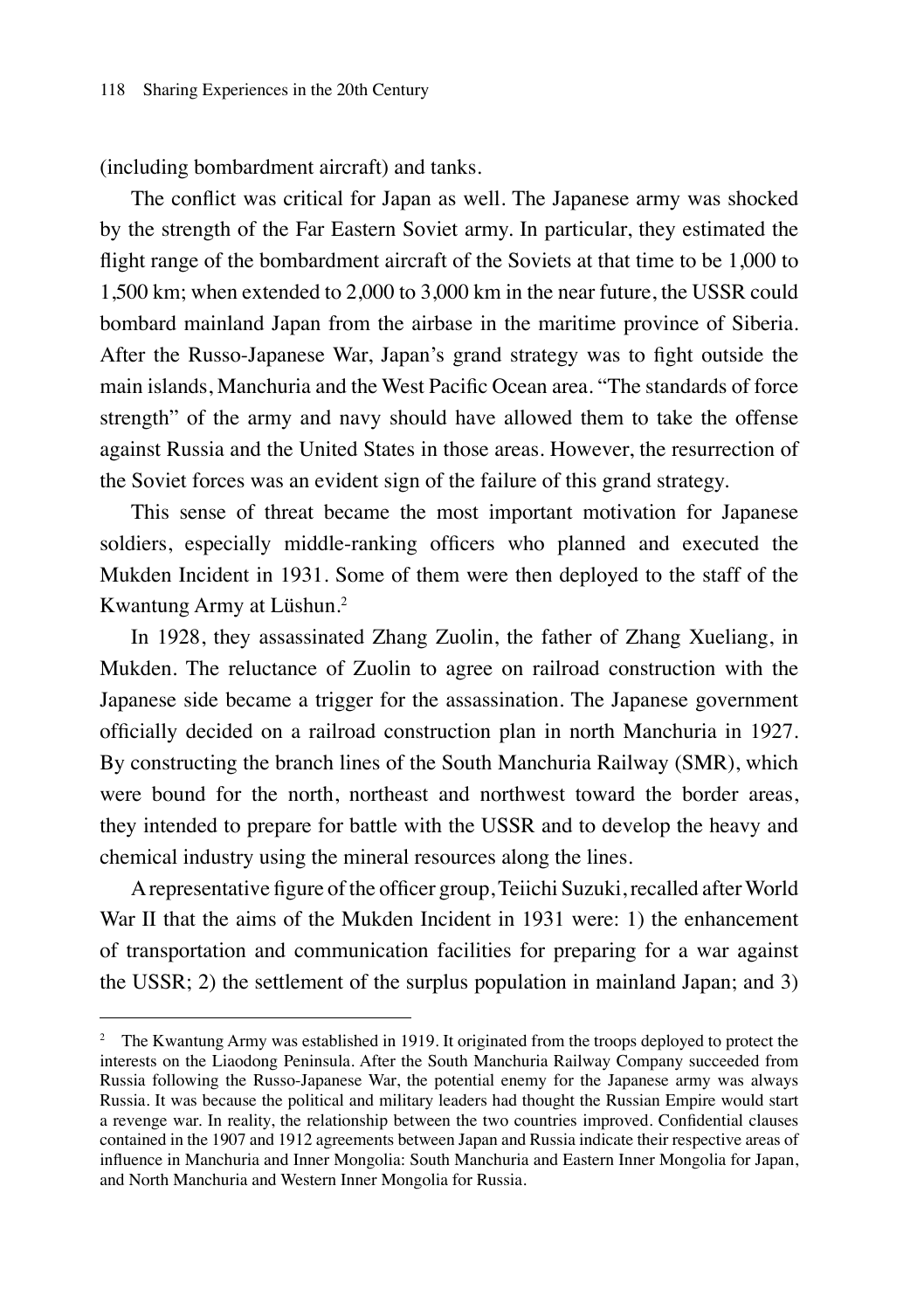exploiting mineral resources for military industries for the future total war.<sup>3</sup>

After Kanji Ishiwara joined the Kwantung Army as Chief of Operations in October 1928, he and other staff conducted several field trips in north Manchuria. He advised his colleagues to set a "culminating point of the offensive" for the future battlefield of Manchuria in the Khingan Mountains (the Greater Khingan and Lesser Khingan) and the Plains of Hulunbuir (northwest of Qiqihar).<sup>4</sup>

In March 1932, just five months after the Incident, the Manchukuo government was established.<sup>5</sup> The Army's General Staff had updated its anti-Soviet strategy by August 1932. They expected the main force of the Soviet Army to intrude along the western frontier (Greater Khingan), with branch operations taking place on the northern and eastern frontiers. Then, immediately after the outbreak of the war, the Kwantung Army was to take the offensive in the east, destroying each unit there, and then intercepting the main force in the northern frontier. By applying the lessons of the Schlieffen Plan from World War I and developing railways and an information infrastructure in Manchuria, they intended to predominate with mobility on each front.

However, the military expansion of the USSR in the Far East was much faster and more massive than the Japanese army had expected. In September 1933, the Chief of Operations of the General Staff, Col. Yorimichi Suzuki, admitted to his friend at the War Ministry that they were not confident of victory against the USSR owing to the gap in aircraft power between the two countries.<sup>6</sup> The senior officials in the army of this period were seen as hardliners against Russia. However, their aim was to limit the adversary to the Soviets alone, inasmuch as

<sup>3</sup> 木戸日記研究会編『鈴木貞一氏談話速記録』上巻、1971年、61、68頁 [Kido Nikki Kenkyukai ed., *The Oral History of Teiichi Suzuki*, vol. 1, Tokyo, 1971, p. 61, 68].

<sup>4</sup> The reasoning was that, if the battle were fought in Central Manchuria, the Japanese army would face an uphill battle due to the advanced artillery and mechanized corps of the Soviet Army. It was thought that North Manchuria should be occupied instead, and that the Japanese army should fight in the mountain range along the border with Russia. The defense relied on taking advantage of the slopes in the wave-like plains of Hulunbuir.

<sup>5</sup> By agreement between Puyi (the last Emperor of Qing dynasty) and the Commander of the Kwantung Army, Japan had the responsibility to protect Manchukuo, and the Japanese army was entitled to use every resource for the defense of the new state, including developing new railways and airfields. Under this fictional relationship between the two states, the Japanese army achieved the rights to implement the military plan against the Soviets.

<sup>6</sup> 「鈴木貞一日記」1933年9月27日条『史学雑誌』87巻1号、史学会、1978年1月 [September 27, 1933 in "Diaries of Teiichi Suzuki," in *Shigaku Zasshi*, vol. 87, no. 1, Tokyo, Jan. 1978].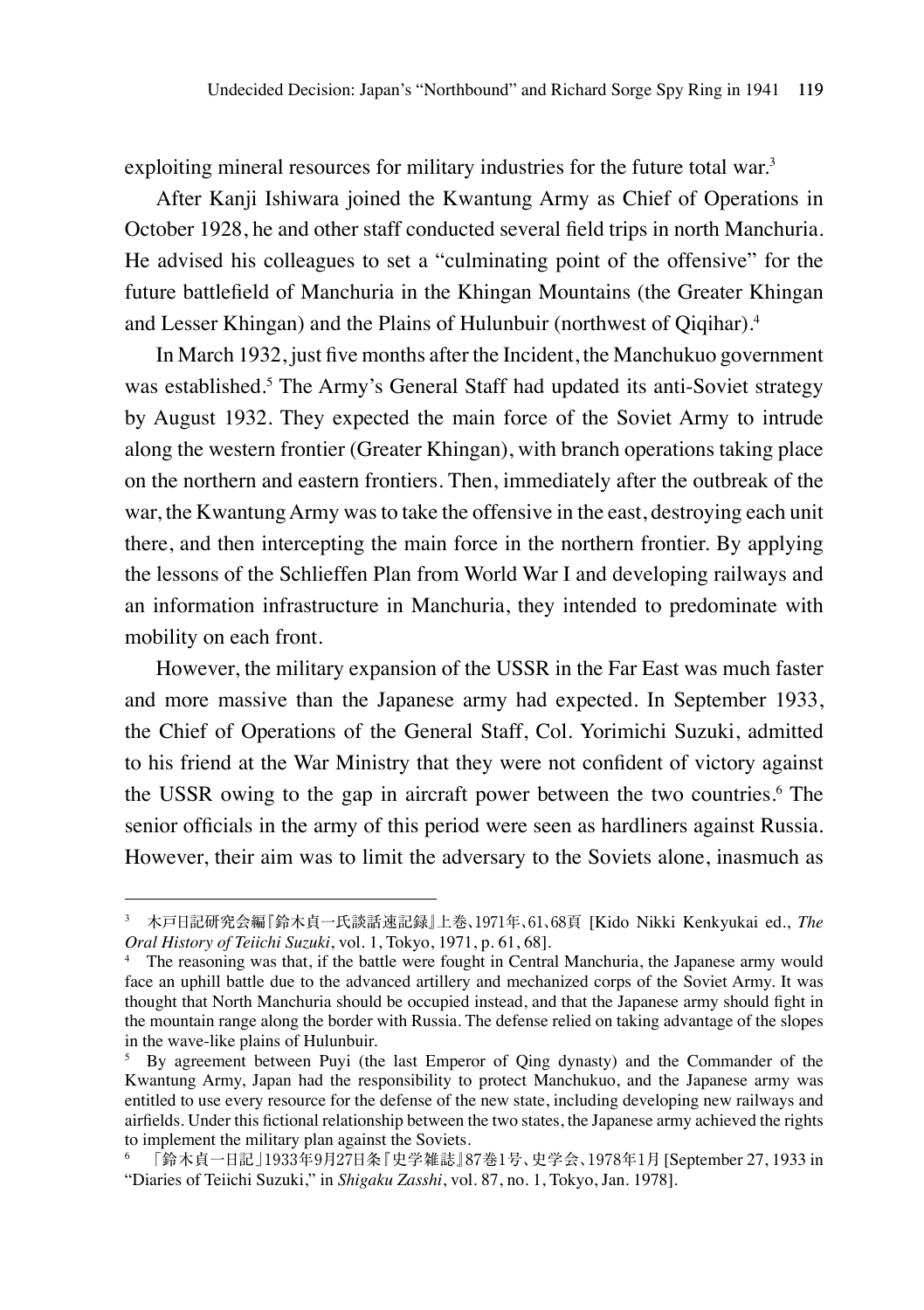they declined the Soviets' proposal for a non-aggression treaty and the concession of the Eastern Chinese Railway.

Thus, as a consequence of the Mukden Incident and the establishment of Manchukuo, both Japan and the USSR were forced to expand their military power in the Far East. As a result of this arms race, the military balance between the two countries was completely broken by 1935.7 The gap in the strength of aircraft and tanks was estimated at three times in 1933, and more than five times in 1935.<sup>8</sup>

### **2. Intelligence Warfare in the Far East**

Soviet efforts in the domain of military intelligence against Japan had also been reinforced since 1929. Richard Sorge, one of the most famous spies in history, seemed to be the conductor of the unit.

Sorge was born in the Russian Empire in Baku, which is the capital of the Republic of Azerbaijan. His father was a skilled oil driller from Germany and his mother was a native Russian. He relocated to his father's homeland and joined the First World War, where he was seriously injured three times. After the war, he returned to being a student. While studying for a doctorate at the University of Hamburg, he joined the Communist Party of Germany (KPD). After finishing his studies at Hamburg, he moved to Frankfurt and worked as a research associate at the Institute of Social Research, which was established for the development of innovative Marxist social sciences in 1924. In the same year, Sorge attended guests from the Comintern headquarters at the secret conference of KPD.<sup>9</sup>

He was then recruited by some cadre of the Comintern and selected as an agent of the Comintern headquarters. After serving in Scandinavian countries, he was reallocated to the Red Army's Fourth Department (the Main Intelligence Directorate, later the GRU) in 1929 and soon thereafter sent to Shanghai, China in the autumn of 1930. There, he gained his most valuable companion, Hotsumi

<sup>7</sup> In late 1935, it seemed that the strength of both sides was as follows: Japan had 5 divisions, 200 aircraft, and 150 tanks; the Soviets, 14 rifle divisions, 950 aircraft, and 850 tanks.

<sup>8</sup> 防衛庁防衛研修所戦史室『戦史叢書 関東軍〈1〉』朝雲新聞社、1969年、194-195頁 [National Institute for Defense Studies (NIDS), *Senshi Sosho: Kwantung Army*, vol. 1, Tokyo: Asagumo Shimbunsha, 1969, pp. 194-195].

<sup>9</sup> Frederick Deakin, Richard Storry, *The Case of Richard Sorge*, New York: Harper & Row, 1966, pp. 36-39.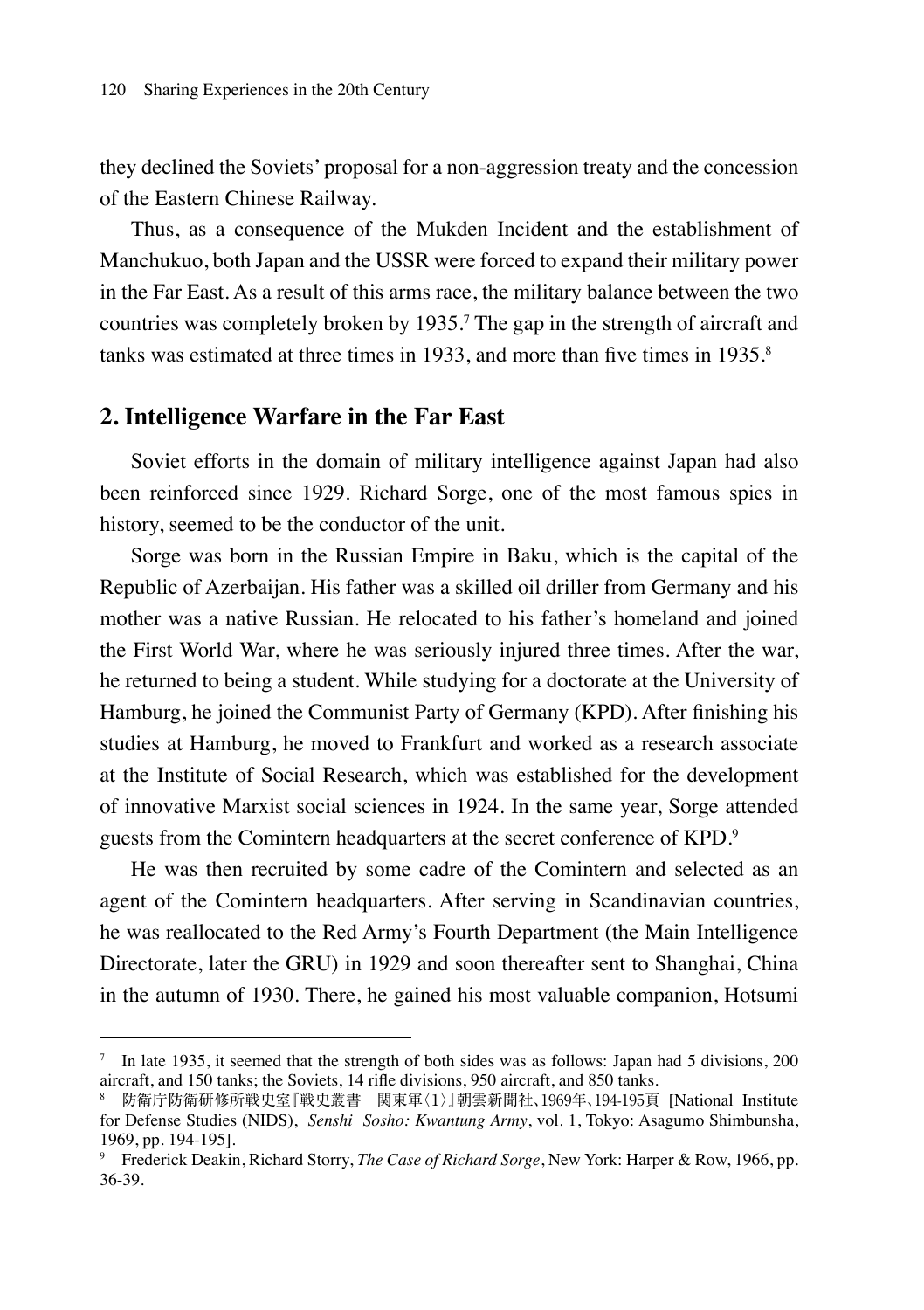Ozaki. Ozaki was born in Tokyo in 1901. After graduating from Tokyo Imperial University, he joined the Asahi Shimbun (a newspaper publisher). In 1928, he became a correspondent in Shanghai; in little time, he gained a strong reputation as a journalist specializing in China issues. Chalmers Johnson argued in his book on Ozaki and Sorge that they were the most intellectually overqualified spies in modern history. "Neither was a spy for financial gain; their motivations were political, and of the two, Ozaki's were the more sophisticated and the more daring."<sup>10</sup>

How did they meet in that chaotic city? It had been believed that Agnes Smedley, a well-known leftwing American journalist from Missouri, mediated between them, because Sorge repeatedly emphasized this in statements before prosecutors. However, recently, it has come to light that the encounter between the two intellects had been deliberately planned in a Communist's network. Ginichi Kito, a Japanese member of the Communist Party USA (CPUSA), was the node that connected them.<sup>11</sup>

For the Soviet intelligence community, the CPUSA was a perfect footing for their worldwide activities, as it included many immigrant members from various countries. The CPUSA was divided into 13 factions by language, and the Japanese faction had about 40 members. The Comintern directed each communist party to establish and strengthen secret illegal leadership organizations. The party in the USA had two faces. One was the "vanguard" of the labor class, leading labor movements in the great depression and engaging the anti-fascist people's front in the Spanish civil war. The other, darker side was the base for the worldwide operations of the Comintern, specifically those guided by the secret organ named the OMS (the International Liaison Department). The OMS was in charge of illegal activities, such as forgery of passports, alien smuggling, and underground cash transfers, not only for the Comintern, but also for GRU, NKVD (the People's

<sup>10</sup> Chalmers Johnson, *An Instance of Treason: Ozaki Hotsumi and the Sorge Spy Ring*, Stanford: Stanford University Press, 1990, p. 4.

<sup>11</sup> 加藤哲郎『ゾルゲ事件:覆された神話』平凡社、2014年、186-187頁 [Tetsuro Kato, *The Sorge Case: the End of a Myth*, Tokyo: Heibonsha, 2014, pp. 186-187].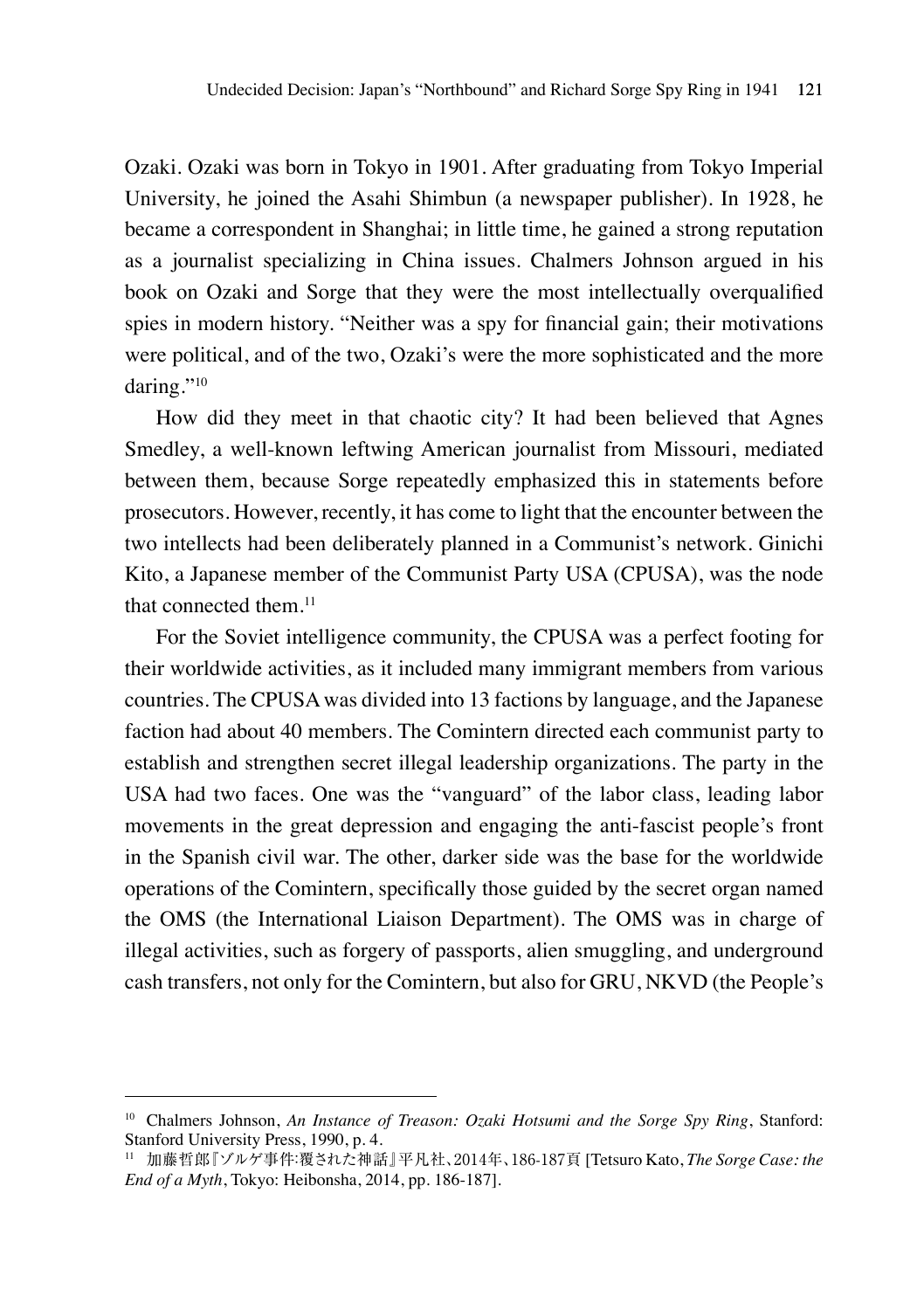Commissariat for Internal Affairs) etc.<sup>12</sup>

Kito seemed to have been ordered to acquire Ozaki for Sorge. Sanzo Nosaka, who had been the leader of Japanese communists in the United States and would become the chairman of the Japanese Communist Party after WW II (1958- 82), when he was moved from the United States to Moscow to direct Japanese communists in the world, was probably involved in this mission.<sup>13</sup>

In Shanghai, there was also a group of Japanese leftist intellectuals under the guidance of the Chinese Communist Party (CCP). Many of them belonged to the SMR Company, whose members were diffused throughout north China and Manchuria. Sorge admitted before prosecutors that Ozaki obviously had relations with them. Moreover, a Chinese researcher argues that Sorge's informants were to reach a hundred, and that Sorge and Zhou Enlai met in 1931.<sup>14</sup> Apparently, Ozaki, Sorge, Smedley and Ursula Kuczynski, who would be known later as the "Atomic Bomb Spy," were the nodes between both networks under the Comintern and the CCP.

Smedley would be the most important node connecting them. She was a very famous journalist and activist specializing in anti-British imperialism in India and anti-colonialism in China; she cooperated with the Comintern and with the GRU guided by Yan Berzin.<sup>15</sup> Ozaki was transferred to the Osaka Office of the Asahi Shimbun in 1932. According to Sorge's report to Moscow, in December 1932, Smedley invited Ozaki to Beijing and successfully persuaded him to cooperate with Sorge's spy ring. <sup>16</sup> Smedley likely said that the work was for the cause of international communism. Ozaki himself seemed to have believed that he had been working for the Comintern to the end. In September 1933, Sorge came to Tokyo. Sorge was also interested in academic research on Japanese society and

<sup>12</sup> Harvey Klehr, John Earl Haynes, Fridrikh Igorevich Firsov, *The Secret World of American Communism*, New Haven: Yale University Press, 1995, p. 71; John Earl Haynes, Harvey Klehr, *Venona: Decoding Soviet Espionage in America*, New Haven: Yale University Press, 1999, p. 59.

<sup>13</sup> 加藤『ゾルゲ事件』、182-183頁 [Kato, *The Sorge Case*, pp. 182-183].

<sup>14</sup> 楊国光『ゾルゲ、上海ニ潜入ス:日本の大陸侵略と国際情報戦』社会評論社、2009年、74、76頁 [Yang Guoguang, *Sorge Came to Shanghai*, Tokyo: Shakaihyoronsha, 2009, p. 74, 76].

<sup>15</sup> Owen Matthews, *An Impeccable Spy: Richard Sorge, Stalin's Master Agent*, London: Bloomsbury Publishing, 2019, p. 62.

<sup>16</sup> А.Г.Фесюн, «Дело Зорге» телеграммы и письма (1930-1945), Центр гуманитарных инициатив, 2019 [Andrey Feshun, *The Sorge Case: Telegrams and Letters*, Moscow, 2019], p. 53.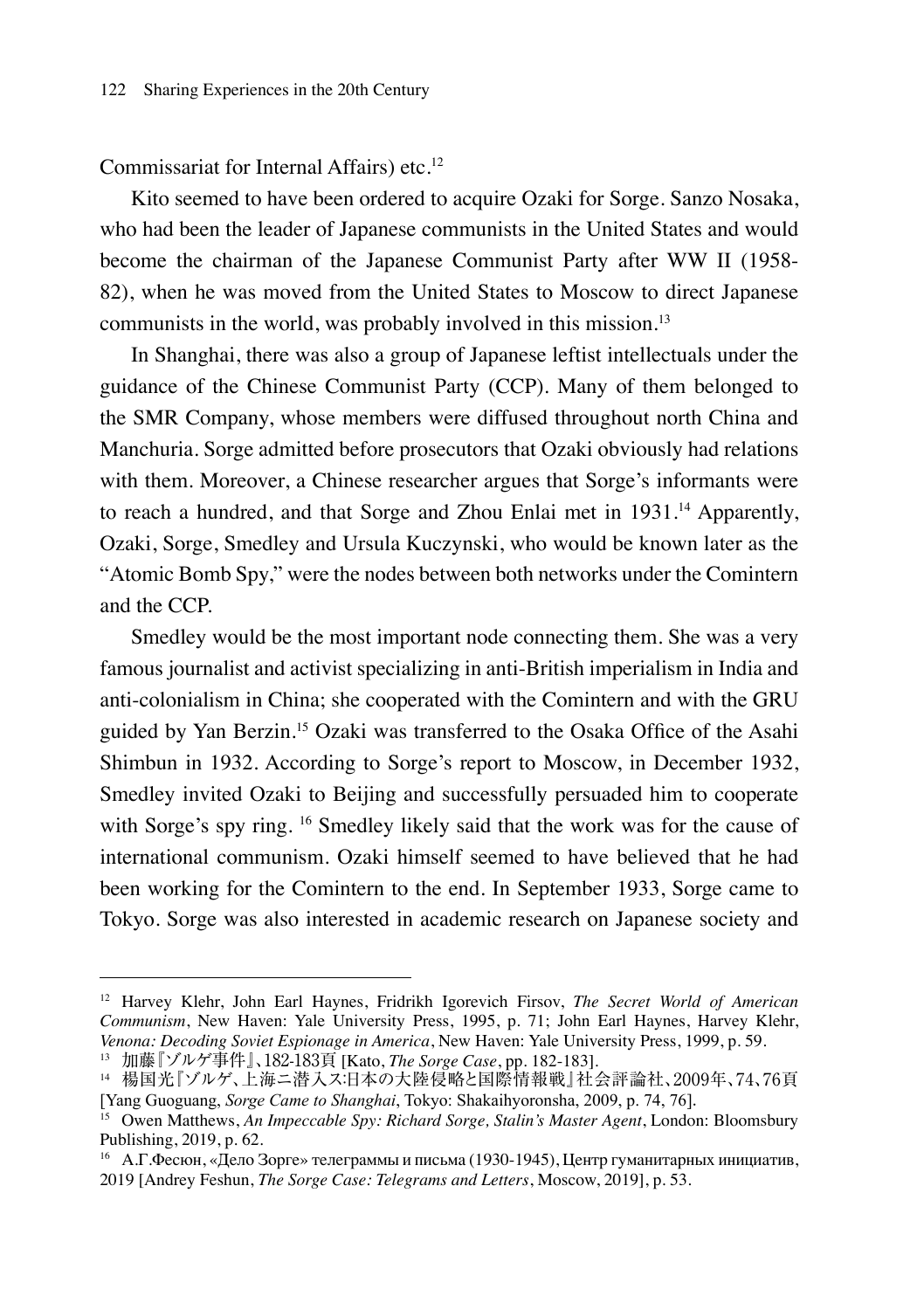politics. However, his boss at GRU, Berzin demanded military intelligence from "Ramsay" (Sorge's codename) as follows:

- a) specific coverage, with figures, of the work of the military plants;
- b) provision of raw materials and fuel;
- c) the condition of the railways and maritime transport;
- d) construction of warehouses, bases, equipment of shipment ports;
- e) the organization and condition of the air defense system;
- f) the condition of the Japanese countryside and the agrarian question.<sup>17</sup>

Besides Ozaki, Sorge had a devoted assistant in 1933; Yotoku Miyagi was a painter born in Okinawa, immigrated to the Unites States and entered the CPUSA. He presumably was trained and dispatched by the CPUSA under the guidance of the Comintern. In 1935, a highly skilled radiotelegraph operator, Max Clausen, also joined Sorge's ring by order of Moscow.

While working as a foreign correspondent for German newspapers, he approached the German embassy in Tokyo. In particular, Eugen Ott, who was a military attaché and then ambassador in 1938, was the most important source. Ott had served in a Japanese infantry regiment at Nagoya and had many friends in the Japanese army, in which Col. Takanobu Manaki was the chief of the Germany section of the General Staff. Sorge thus had much intelligence from Ott concerning the negotiations for the Anti-Comintern Pact signed in 1936. This negotiation, which had begun between the Nazis' unofficial diplomacy consultant Joachim von Ribbentrop and Japanese military attaché Maj. General Hiroshi Oshima in 1935, was completely penetrated by the Soviet NKVD spy ring orchestrated from the Hague station by Walter Krivitsky. In the Anti-Comintern Pact, there was a secret clause that Germany and Japan should not "entlasten" [reduce] the military pressure exerted from the frontier with both countries. Joseph Stalin, who was still immature on foreign affairs and fascinated by the political ability of Adolf Hitler since the Night of the Long Knives (the purge of the SA guided by Ernst Röhm), having grasped the whole picture of the Pact with the intelligence network, began

<sup>17</sup> Фесюн, «Дело Зорге» [Feshun, *The Sorge Case*], p. 79.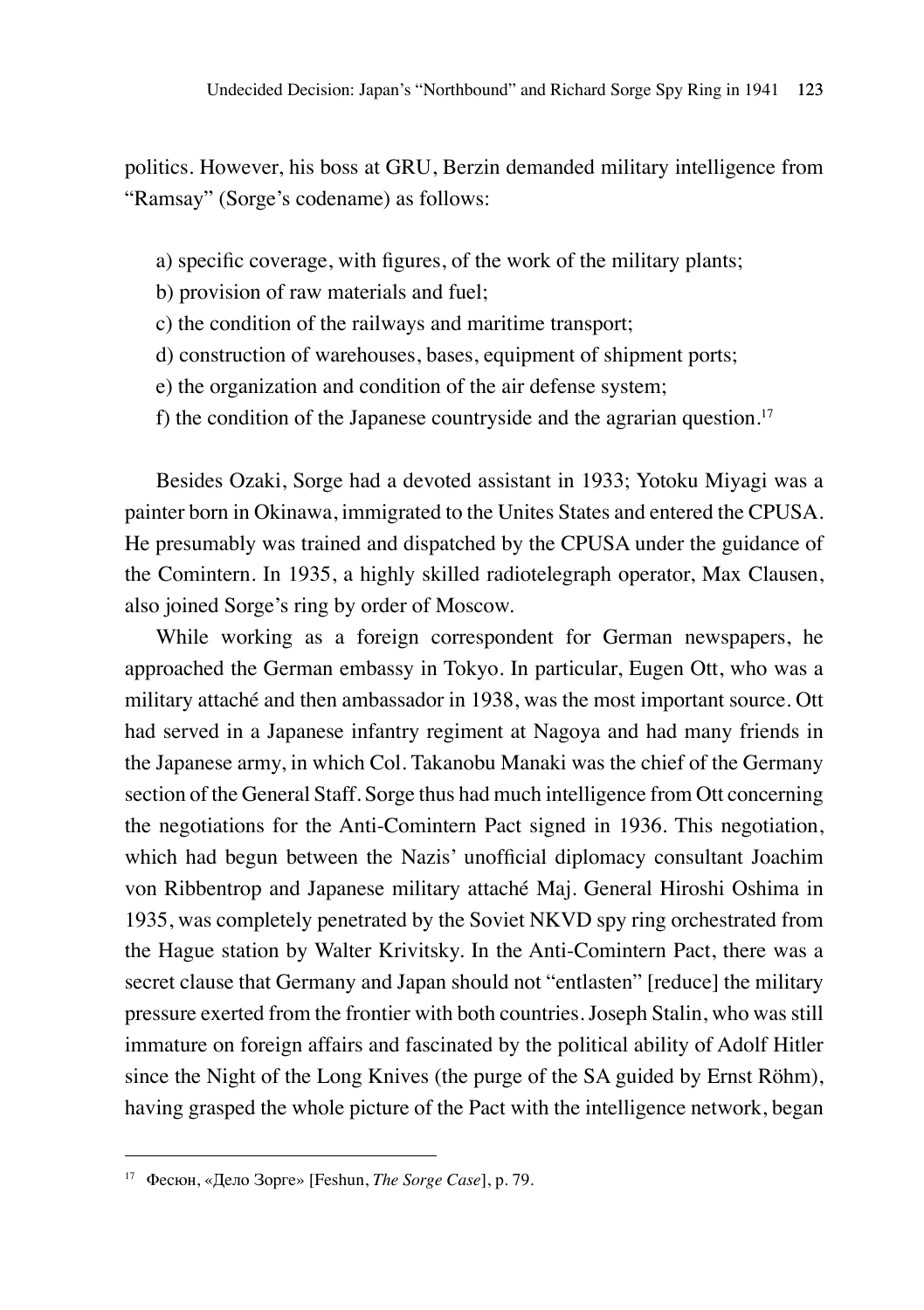his desperate attempts to "Munich" [appease] Hitler.<sup>18</sup>

This attitude of Stalin would be conducive to the non-aggression pact [Molotov-Ribbentrop Pact] in August 1939; then, Germany conducted a perfect surprise attack against the USSR in June 1941. In the Far East, the gap in military strength was an incentive for officers in the War Ministry and the General Staff to be allied with Nazi Germany. This trend resulted in the Tripartite Pact in 1940. At the same time, the Nazis offered a model of a new socio-economic regime for officers in the Japanese army. This movement led to the collapse of party politics and the New Structure headed by Fumimaro Konoye. In this sense, the Mukden Incident indubitably brought about a catalyst effect for the Second World War.

### **3. The "Decision" in the Summer of 1941**

Richard Sorge's spy ring is considered to have sent over 400 reports from Tokyo to Moscow through "Wiesbaden"—Vladivostok or Khabarovsk. Among them, the most valuable pieces of intelligence were supposedly the alarm for German invasion against the USSR in June and the expectation that the Japanese army would not attack Russia in the Far East in the summer of 1941. In the former, Sorge reported the starting date of war correctly. However, according to the Mitorokhin Archive brought to the West by former KGB archivist Vasili Mitrokhin, there were more than one hundred reports from the NKVD to Stalin suggesting a German invasion of Russia in 1941. There was also information from the GRU, including from Sorge.<sup>19</sup> However, Stalin did not believe that Hitler would attack Russia, and the military intelligence cadre replied that Sorge's reports were doubtful. Only after Operation Barbarossa came into reality would Stalin acknowledge the validity of the intelligence from the Sorge ring.

The latter, that is, the decision of "not attacking" the USSR, has been deemed the most critical achievement of the Sorge spy ring. As Charles Willoughby, Chief of Intelligence on General MacArthur's staff during World War II, acknowledged in his book *Shanghai Conspiracy* (1952), "Sorge was able to assure his superiors

<sup>18</sup> Water Krivitsky, *In Stalin's secret service: An exposé of Russia's secret policies by the former chief of the Soviet intelligence in Western Europe*, 3rd edition, New York: Harper and Brothers, 1939, p. 4.

<sup>19</sup> Christopher Andrew, Vasili Mitrokhin, *The Sword and the Shield: the Mitrokhin Archive and the Secret History of the KGB*, New York: Basic Books, 1999, pp. 92-93.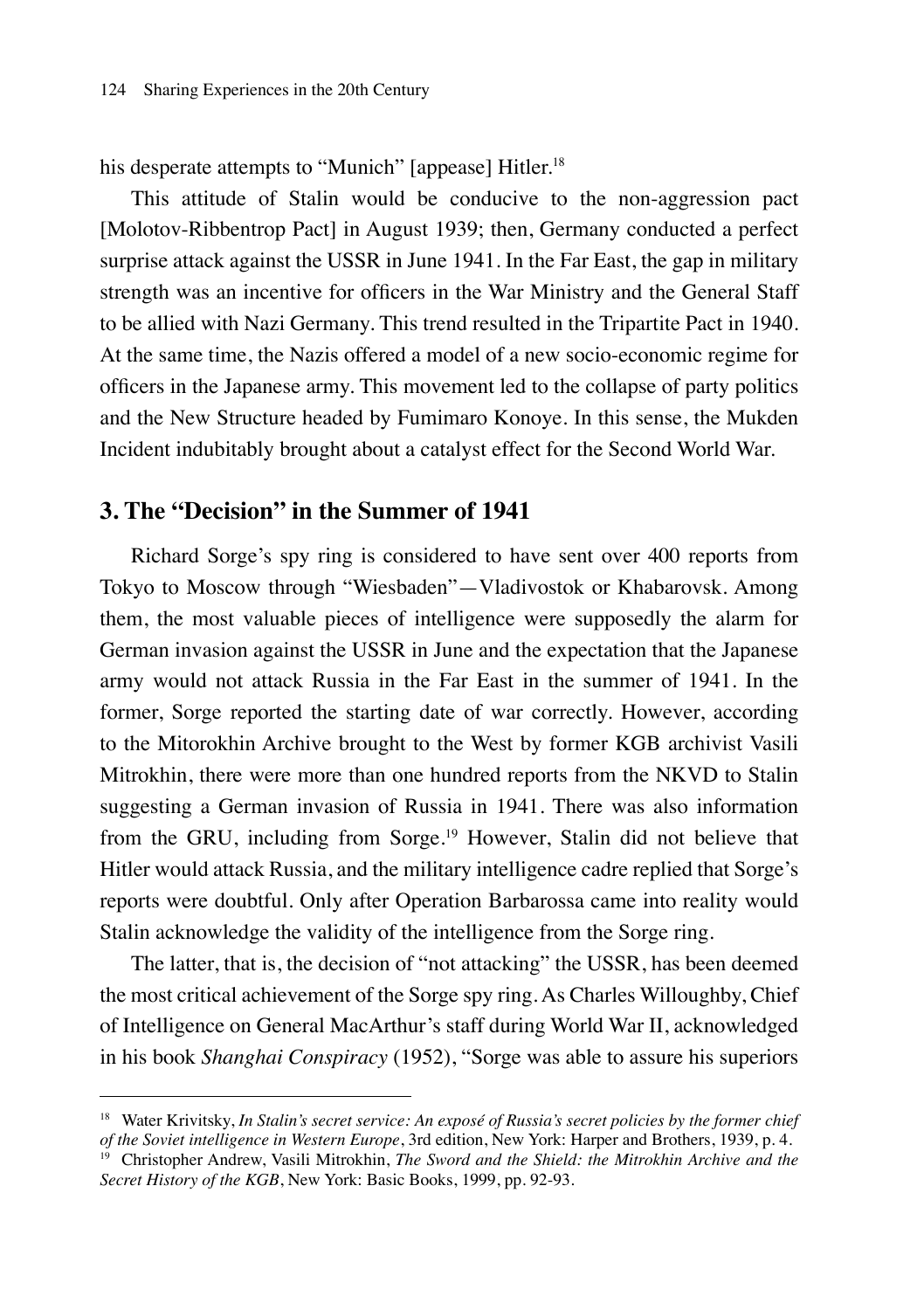that there would be no attack: the Siberian divisions were entrained for the West and appeared on the Western Front for the successful defense of Moscow."20 This has become the grounds for judging Sorge to be the greatest spy in the 20th century.

As I mentioned above, since the Japanese army had suffered from an inferiority in military strength against the USSR, war on the western front created the ideal moment to attack Russia and, in particular, to destroy crucial military facilities, such as airfields for large bombardment aircraft in south maritime Siberia.

By early June, the Japanese army and navy were informed by the Japanese ambassador to Germany, General Oshima, that the outbreak of war between Germany and Russia was inevitable. The army and navy thus reconsidered their predetermined policy after the outbreak of WW II, which was to advance to Southeast Asia to ensure natural resources, such as oil, rubber, tin, and rice in the Western colonies, and at the same time, to obtain air bases to attack Singapore.

To the Japanese military, the German-Soviet War was as an accelerative factor for advancing both to the South and to the North. Foreign Minister Yosuke Matsuoka signed the Neutrality Treaty with Stalin on April 13, 1941, shortly after Ribbentrop and Hitler implied to him in official talks that Germany would go to war with Russia. For Matsuoka the neutrality treaty seemed to be nothing more than leverage for the negotiations with the United States, so he insisted on an attack on Russia in the Far East immediately after the start of war on June 22. However, the army and navy did not agree to change their predetermined policy. The Japanese government then reestablished the strategy at a conference held before the Emperor, which prioritized the Southbound on July 2, 1941.

The Japanese government issued an official statement that the highest decision was made before the Emperor. However, the decision included two policies: 1) advancing to South French Indochina; and 2) preparing in secrecy to attack the USSR in Siberia. The problem of "North or South" was ambiguous to the very end at the conference.

Sorge learned about this conference decision on July 2 from Ozaki, who was a special adviser of Prime Minister Fumimaro Konoye. On July 3, Sorge

<sup>20</sup> Charles Willoughby, *Shanghai Conspiracy: The Sorge Spy Ring*, New York: E.P. Dutton, 1952, p. 24.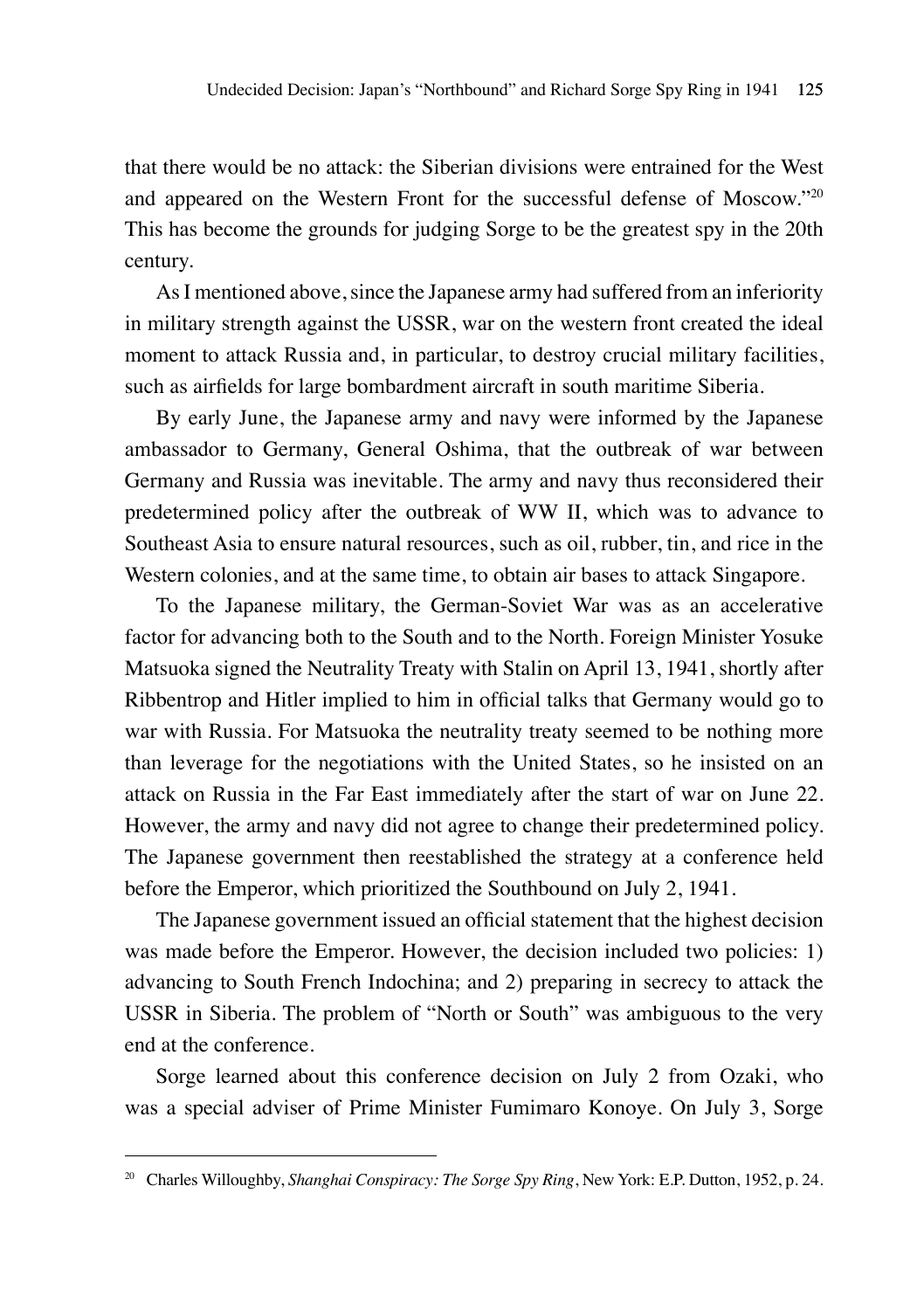transmitted a report as follows:

- 1) The German military attaché [Maj. General Alfred Kretschmer] told me that the Japanese General Staff is full of activities in view of the German offensive against the great enemy and the inevitability of the Red Army's defeat. He thinks that Japan will enter the war in no later than five weeks. The Japanese offensive will begin at Vladivostok, Khabarovsk and Sakhalin, with an amphibious landing from Sakhalin.
- 2) Source Invest [Ozaki] thinks Japan will enter the war in six weeks. He also reported that the Japanese government has decided to remain faithful to the Tripartite Pact, but will also adhere to the Neutrality Pact with the USSR. It was decided to send three divisions to Saigon. Matsuoka, who previously insisted on attacking the USSR, agreed with this decision.
- 3) Sources of Intari [Miyagi] said that they had heard of strengthening the eastern border with some troops from northern China as well as reinforcing the troops in Hokkaido.<sup>21</sup>

The decision of the Imperial Conference was correctly reported in the second section; however, as it was attached with information from Kretschmer and Yotoku Miyagi, the focus became blurred. Rather, the mood of the General Staff and the information on the concentration of army units to the eastern border area may have created an imminent sense of threat of Japanese attack in Moscow. After his arrest, Sorge confessed that he was convinced that Japan's primary target was the "south" to prepare for occupying Singapore, and Japan would take a wait-and-see attitude for the "north"; he then immediately reported this to Moscow by radio wave.<sup>22</sup> In reality, Sorge's report accurately reflected the "indecision" between Northbound and Southbound.

The GRU headquarters' assessment of this report is unclear. According to some research, a GRU cadre handwrote on telegram paper that this report is trustworthy. However, there is no such telegram in the selection of Sorge's telegrams and

<sup>21</sup> Фесюн, «Дело Зорге» [Feshun, *The Sorge Case*], p. 365. 22 小尾俊人編『現代史資料1:ゾルゲ事件1』みすず書房、1962年、288頁 [Toshito Obi ed., *Contemporary Historical Materials 1: The Sorge Case*, vol. 1, Tokyo: Misuzu Shobo, 1962, p. 288].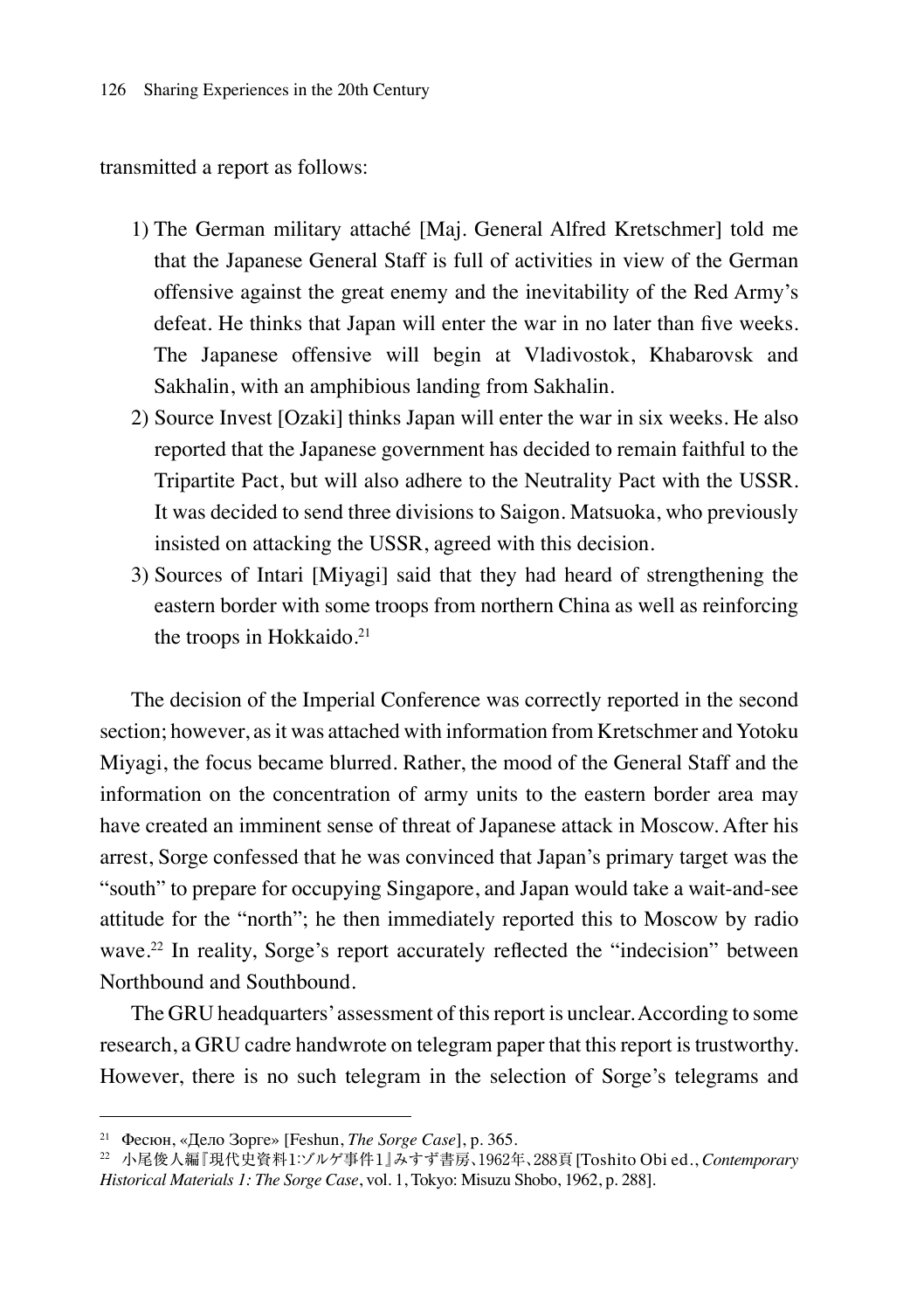letters recently compiled by Andrey Feshun. Instead, there is a memorandum by Maj. General Konstantin Kolganov titled "The Origins of Political Distrust of INSON." Inson was also Sorge's codename. Kolganov stated that Sorge and his group in Tokyo could be sold out by Berzin, the former chief of GRU, and his company, who had already been purged by Stalin. Sorge's reports therefore must be cautiously reviewed alongside other sources. At this time, Kolganov was virtually at the top of the GRU, and Sorge's reports were too scarcely seen to be trusted.

The reason for the distrust of Richard Sorge among the cadres of GRU is open to various interpretations. First of all, Yan Berzin, who was already purged by Stalin on suspicion of betraying people, had recruited Sorge to the GRU. Second, Stalin may have been furious at Sorge's report on Genrikh Lyushkov, who had been the former NKVD chief in the Far East and defected via Manchukuo to Japan. Sorge supposedly attended the press conference in Tokyo, and reported to Moscow with no disguise on the Lyushkov's statement criticized Stalin's regime and revealed the reality of the Great Purge.<sup>23</sup> Third, the GRU headquarters knew that the British colonial secret police had discovered Sorge was a Soviet agent connected with the case of Hilaire Noulens, a spy of the Comintern in Shanghai in June 1931. In a report from 1936, an executive of the GRU charged that Sorge had committed numerous errors in Shanghai by having many connections with the local members of the Chinese Communist Party through Agnes Smedley.<sup>24</sup> Generally, the assessment of Richard Sorge was not very high. Furthermore, Stalin's suspicions of Sorge must have been reflected in the attitudes of the GRU leadership.

Let us return to the topic of July 1941. Two days after the decision, War Minister and very near future Prime Minister, Lt. General Hideki Tojyo said: "The policy with which Japan is going is still undetermined. It is sufficient to let both

<sup>23</sup> 田嶋信雄「リュシコフ・リスナー・ゾルゲ:「満洲国」をめぐる日独ソ関係の一側面」江夏由樹ほか編『近代 中国東北地域史研究の一視角』山川出版社、2005年、191頁 [Nobuo Tajima, "Lyushkov, Lisner, Sorge: a relation between Japan, Germany and USSR around the 'Manchukuo'" in Yoshiki Enatsu et al. eds., *A Perspective of the Research of Modern Northeast China,* Tokyo: Yamakawa Shuppansha, 2005, p. 191].

<sup>24</sup> Фесюн, «Дело Зорге» [Feshun, *The Sorge Case*], p. 102.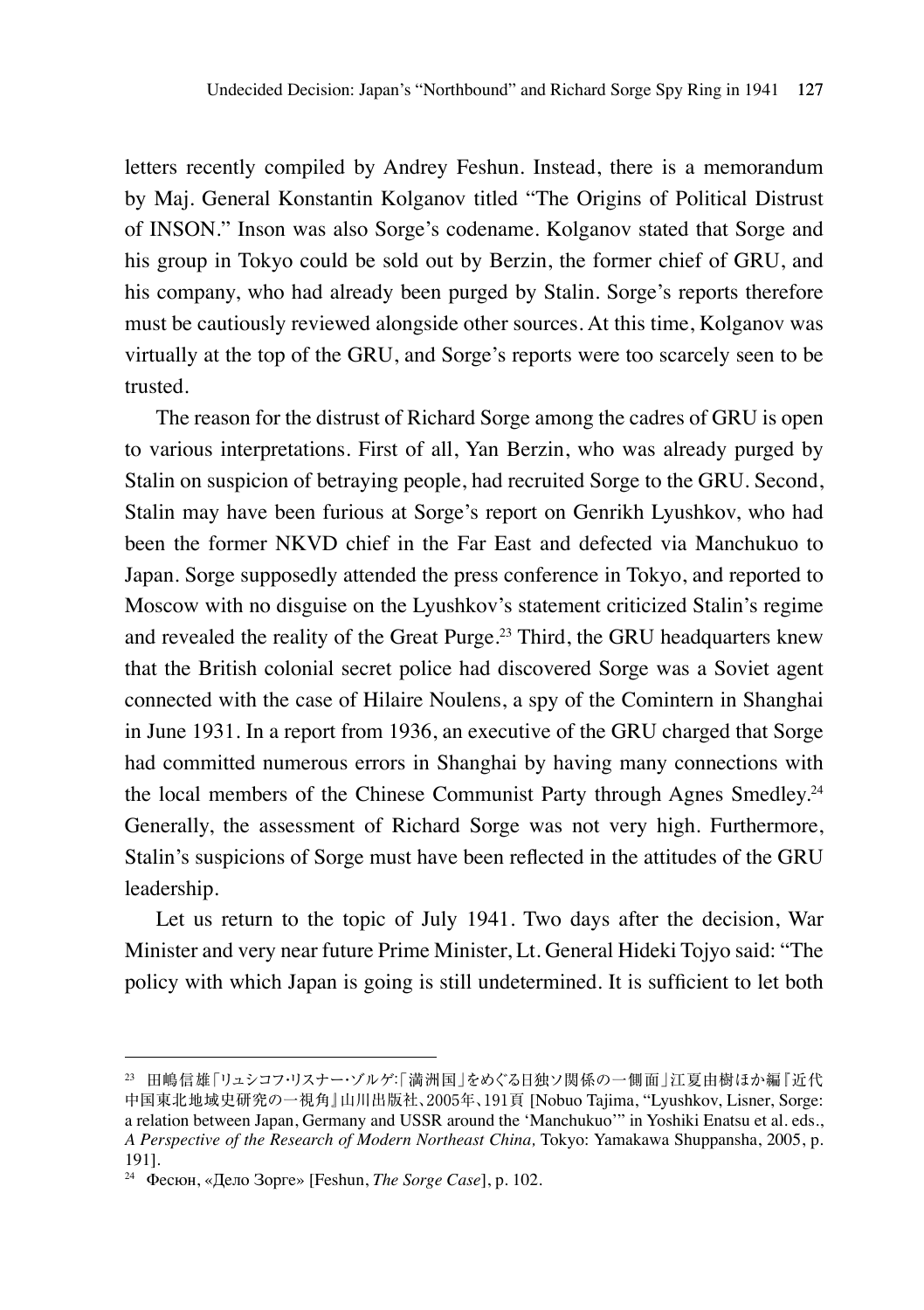foreigners and Japanese long guess about Japan's policy." 25

The Japanese General Staff actually issued the order for vast mobilization, namely "Kantokuen," on July 7. This military plan, made at the end of June, was to attack the USSR with 25 divisions in the northern and eastern border area. The primary targets were air fields for large bombers. At this moment, only 16 divisions were mobilized, but rear units, including logistic and communication units, corresponding to over 20 divisions were also transferred to Manchuria. Through this mobilization, the Kwantung Army would have strengthened from 330,000 to 850,000 people by the end of August. Given the climatic conditions, D-day had to have happened before the beginning of September.<sup>26</sup>

Under this circumstance, Sorge and his company were strained with the highest tension, and their intelligence activities reached the climactic moment because his greatest mission was to protect the Soviets from Japanese aggression in the Far East.

Sorge and Ozaki's spy ring maintained its intensive activities in August and September. While Ozaki obtained the highest-level information from the Konoye Cabinet, Miyagi gathered information on relocations of army troops. In early September, Ozaki went to Manchuria to conduct a close investigation and ask former colleagues at the Investigation Bureau of the SMR. Although, in his "confession," Sorge stated that he was convinced of the abandonment of the "Northbound" by the end of August, the group seemed to have eagerly gathered military intelligence in Manchuria and kept reporting to Moscow, as described below.

On August 7, Sorge transmitted that the mobilization for the South and the North would be completed by the middle of August. On August 11, he reported that the General Staff would not stop the mobilization after severe economic sanctions imposed by the United States. As the General Staff may decide to attack the USSR without the consent of the Japanese government, the Soviet army

<sup>25</sup> 波多野澄雄『幕僚たちの真珠湾』吉川弘文館、2013年、101頁 [Sumio Hatano, *Staff Officers' Pearl Harbor*, Tokyo: Yoshikawa Kobunkan, 2013, p. 101].

<sup>26</sup> 防衛庁防衛研修所戦史室『戦史叢書 大東亜戦争開戦経緯〈4〉』朝雲新聞社、1974年、278-288頁 [NIDS, *Senshi Sosho: The Background before the Great East Asian War*, vol. 4, Tokyo: Asagumo Shimbunsha, 1974, pp. 278-288].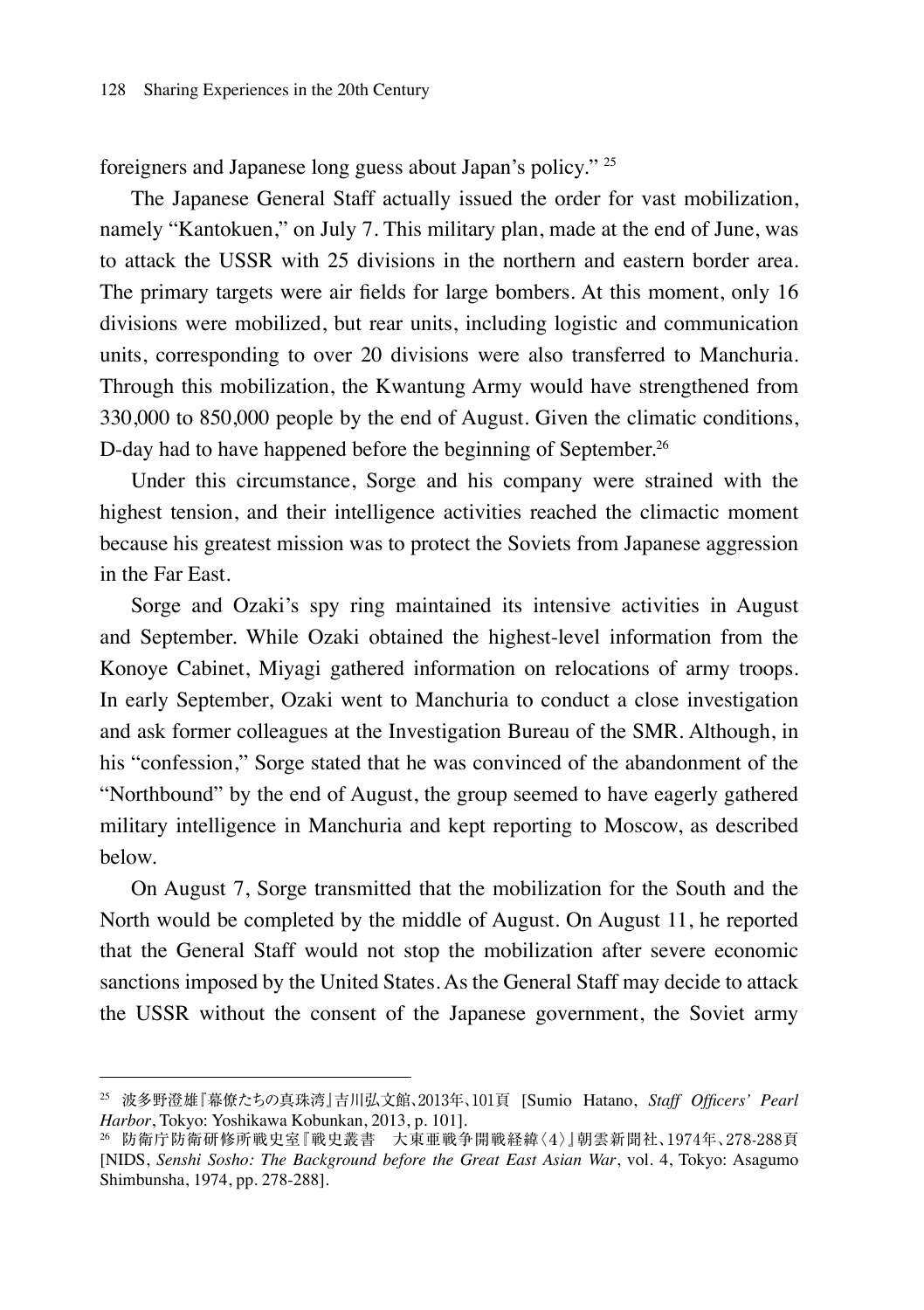should remain maximally vigilant. On August 23, he reported that the Japanese strength in Manchuria amounted to 25-30 divisions, and there could still be an offensive in the Vladivostok area.27

On September 11, Sorge transmitted that German ambassador Ott had lost hope for the Japanese army to attack the USSR during the year 1941. On September 14, he reported that, according to Ozaki's analysis, Japan had probably abandoned the invasion of Siberia; at least 700,000 troops would be stationed in Manchuria in preparation for the aggression next spring. In addition, Ozaki told him that the USSR would be relieved from the scare of Japanese aggression after September 15. However, Kolganov, the head of the GRU, wrote a note that this intelligence should be carefully checked against other sources.<sup>28</sup>

On October 3, the main troops still remained in the eastern border area. The Kwantung Amy ordered double tracking work between Mudanjiang and Suifenhe in the eastern border area and the construction of a railroad (200km) and auto route (300-400km) from Heihe along the Amur to the north in the northern border area. Furthermore, the Kwantung Army ordered the SMR Company to construct a secret railway from near Qiqihar to Oupuxiang (the city on the Amur across from Ushumun in the USSR). On October 4, Sorge transmitted that, due to the order of the Kwantung Army, the SMR Company had procured 3,000 railroad cars from north China and started moving 50 million tons of military transportation in 40 days, but that the amount was gradually reduced. He said this meant the abandonment of aggression by the end of the coming winter. Moreover, in the first week of mobilization in early July, the Kwantung Army ordered the SMR Company to recruit 3,000 skilled engineers for the army with the intent to confiscate and rebuild the Trans-Siberian railway from broad gauge to standard gauge. The number of requested engineers was soon reduced to 1,500 and, at last,

<sup>27</sup> Фесюн, «Дело Зорге» [Feshun, *The Sorge Case*], p. 366, 369, 371, 381.

<sup>28</sup> Фесюн, «Дело Зорге» [Feshun, *The Sorge Case*], pp. 386-387, 393-394.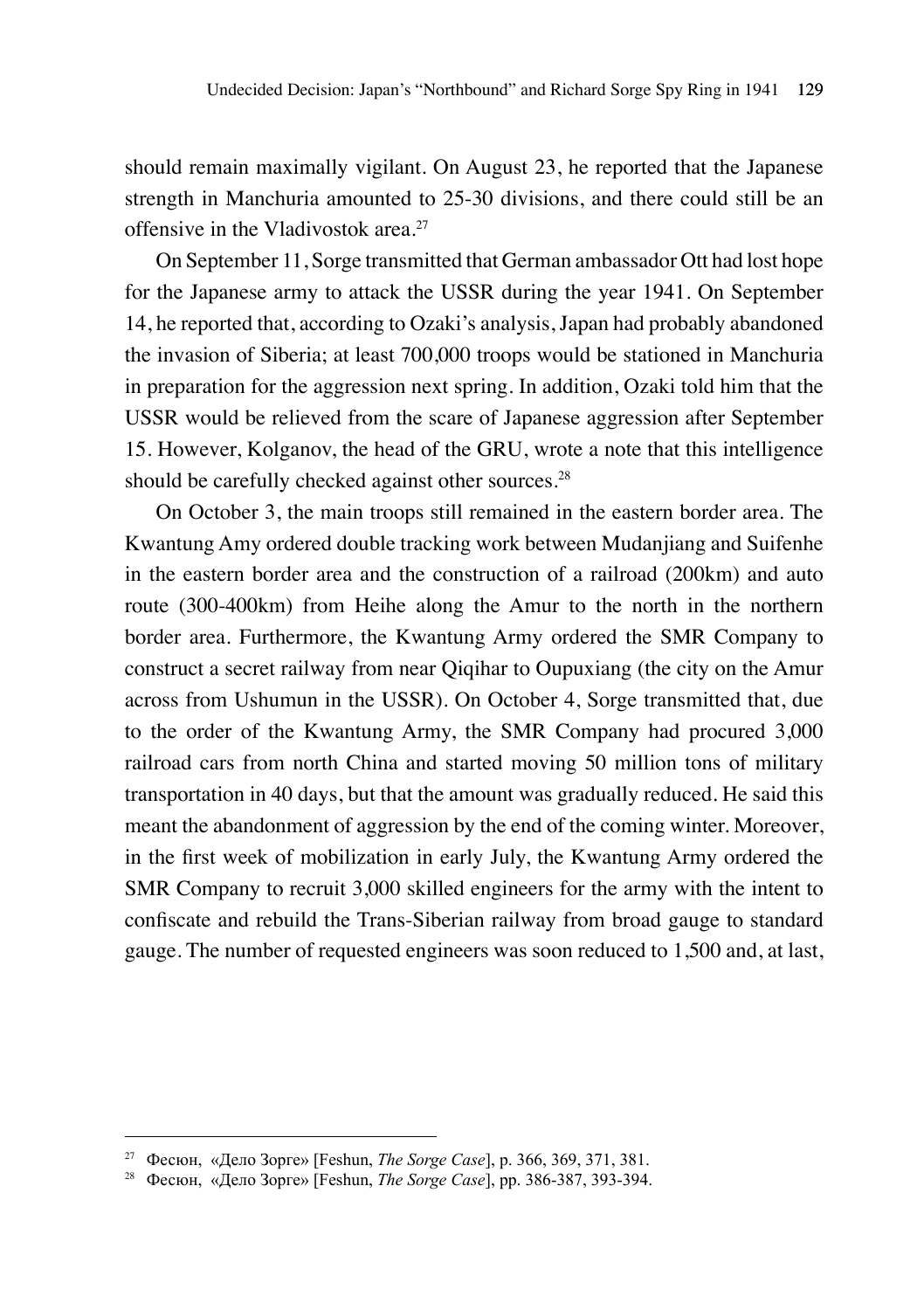#### to 50 in the middle of September.<sup>29</sup>

In early September, Sorge and his company would be convinced that Japan's attack in the Far East would not occur in 1941. Nevertheless, they kept reporting until just before their arrest by the Japanese police.

### **Conclusion: Between Distrust and Indecision**

Since the occupation of Saigon after the negotiation with Vichy France invoked the severe economic sanctions of the United States, Japan headed for war in the Pacific. Lt. General Shinichi Tanaka, former Chief of Operations of the General Staff, recollected that when he had set the date for the Pearl Harbor attack, December 8, 1941, he took into consideration the preparation for the attack against Russia in the spring of 1942. In the war plan of the army, after the operations in Hawaii, Singapore and the Philippines, with acquisition of natural resources from Southeast Asia, Japan would take a defensive arrangement. However, after succeeding in the attack at Pearl Harbor and the occupation of Singapore, the army and the navy did not agree with the goal of the second stage of the Pacific War. This means that the army and the navy did not have any agreement or common conceptions about the war against the United States and Britain.

In 1940 and 1941, it is said that various decisions were made with each sectional interest reflecting the pro and con arguments. In consequence, the national policy became very much like "student essays." The Japanese government remained in a state of indecision and fell onto the path to war against the United States.30 Although there was no clear and immediate crisis between the two countries,

<sup>29</sup> Фесюн, «Дело Зорге» [Feshun, *The Sorge Case*], pp. 395-396. This information is also confirmed by the Ota Taizo Papers in the National Diet Library, Japan. Ota was a prosecutor for the Sorge case. The information in the Ota Papers was provided for verification by the Prosecutor's Office to the Soldiers Affairs Bureau of the War Ministry, which oversaw the military police. Although the military police (the Kenpeitai) had suspicions about Sorge and his ring, they hesitated to step in for the investigation in consideration for SS Colonel Josef Meisinger, the Gestapo liaison at the German Embassy.

<sup>30</sup> 角田順『太平洋戦争への道 7:日米開戦』朝日新聞社、1963年[Tsunoda Jun, *The Way to the Pacific War 7: the Outbreak of War against the United States*, Tokyo: Asahi Shimbunsha, 1963]; 森山優『日本 はなぜ開戦に踏み切ったか』新潮社、2012年[Atsushi Moriyama, *Why Japan Went Ahead with the War*, Tokyo: Shinchosha, 2012].